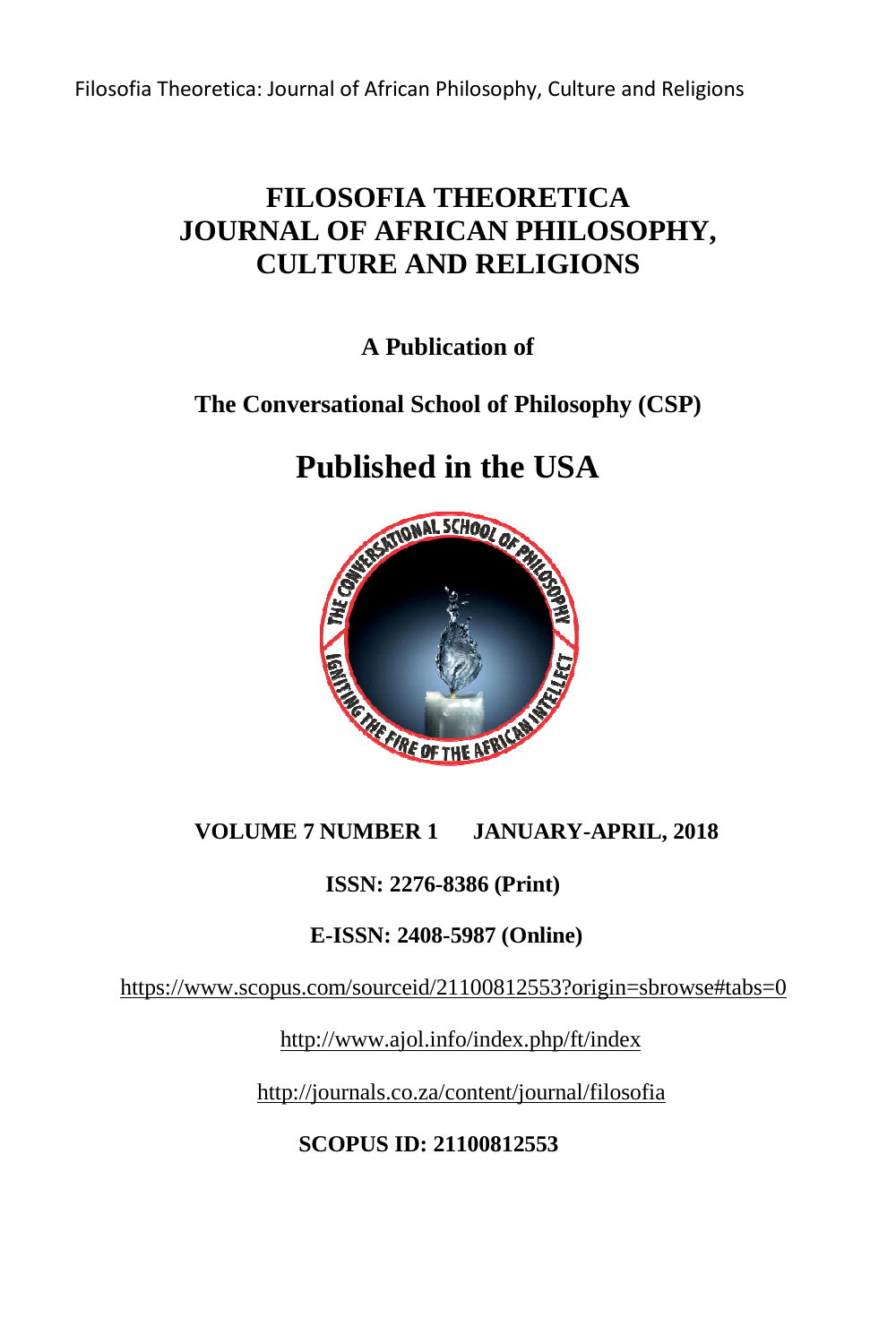#### **Editorial Board (General)**

- Dr. Jonathan O. Chimakonam University of Calabar, Editor-in- Chief
- Dr. Michael Onyebuchi Eze University of Cambridge, Assoc. Editor
- Dr. Mesembe I. Edet University of Calabar, Assoc. Editor
- Dr. Bernard Matolino University of KwaZulu Natal, Assoc. Editor
- Dr. Idom T. Inyabri University of Calabar, Copy Editor I
- Dr. Ada Agada University of Nigeria, Copy Editor II
- **Aribiah Attoe University of Calabar, Copy Editor III**
- Ogbonna Lucky »» Editorial Assistant
- Victor Nweke »» Editorial Assistant
- Segun T Samuel » Editorial Assistant

### **Associate Editorial Board (French Language)**

- Dr. Pius M. Mosima University of Bamenda, Cameroon Assoc. Editor I
- Dr. Bado Ndoye Université Cheikh Anta Diop, Senegal Assoc. Editor II
- Dr. Paul Christian Kiti University of Abomey-Calavi, Cotonou Copy Editor I
- Dr. Fatima Doumbia Université Félix Houphouët-Boigny Côte d'Ivoire Copy Editor II

### **Editorial Consultants**

Pagel

- Professor Innocent Asouzu »» University of Calabar, Nigeria
- Professor Thaddeus Metz »» University of Johannesburg, South Africa
- Professor Louise du' Toit »» University of Stellenbosch, South Africa
- Professor Oladele Balogun »» Olabisi Onabanjo University, Nigeria
- Professor Apollos Nwauwa »» Bowling Green State University, USA
- Professor Olatunji Oyeshile »» University of Ibadan, Nigeria
- Professor Bruce Janz »» University of Central Florida, USA
- Professor Uduma O. Uduma »» Ebonyi State University, Nigeria
- Professor Fainos Mangena »» University of Zimbabwe, Zimbabwe

**Filosofia Theoretica: Journal of African Philosophy is a publication of the Conversational School of Philosophy. It publishes quarterly: January-April, May-August and September-December. Manuscripts are to be submitted electronically to** filosofiatheoretica@unical.edu.ng or filosofiatheoretica@gmail.com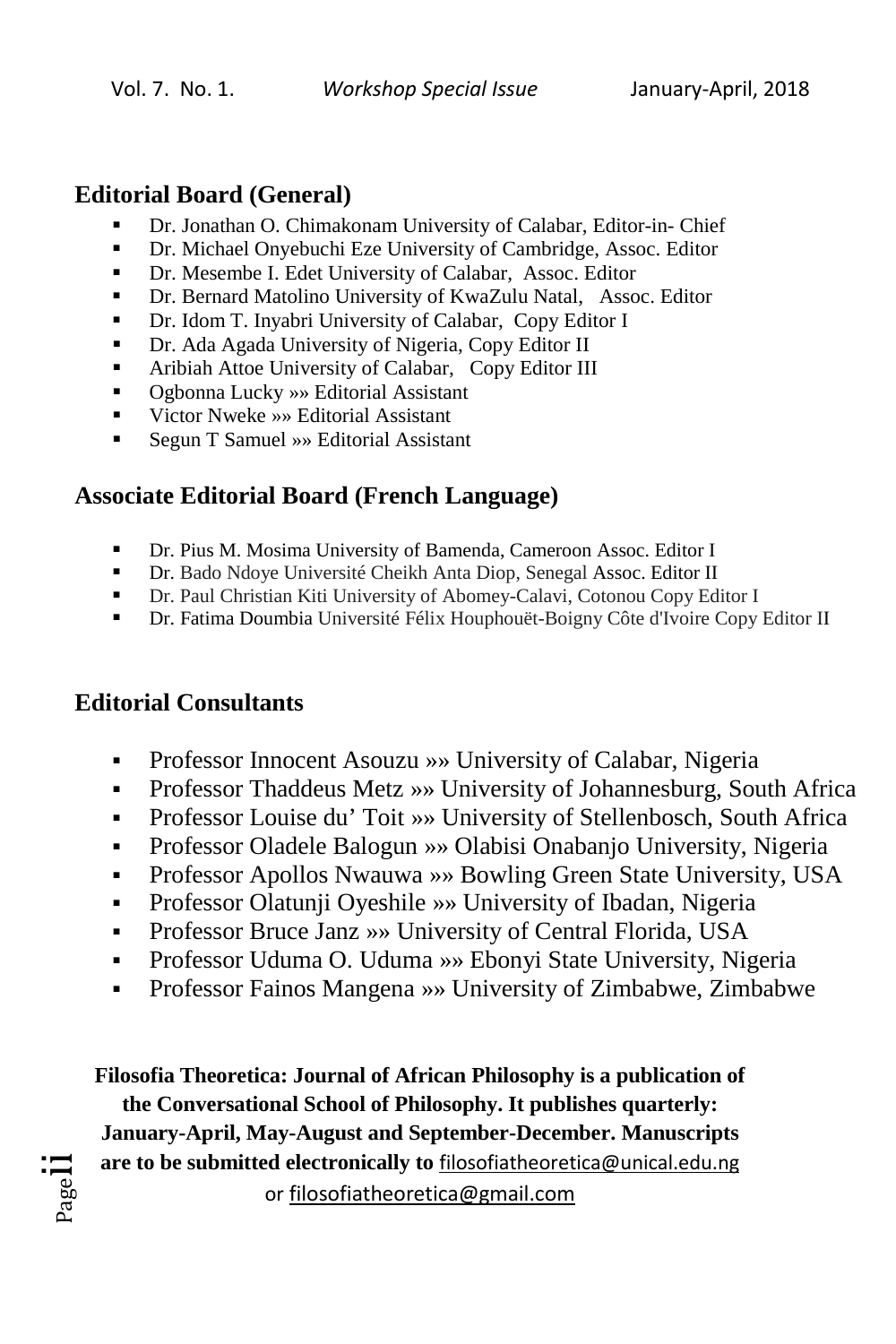#### **Note to Contributors:**

General Information: Filosofia Theoretica Journal of African Philosophy, Culture and Religions is dedicated to the promotion of conversational orientation and publication of astute academic research in African Philosophy and Thought. The articles submitted to Filosofia Theoretica must be presented in defensive and conversational style. The journal has a vision to put Africa and African intellectuals on the global map. However, this does not imply that non-Africans cannot submit articles for consideration insofar as the title falls within the focus of the journal.

**Submission Requirements:** All manuscripts must be original (hence, not under consideration anywhere) and submitted to the editor in MS word format via email: filosofiatheoretica@unical.edu.ng. The entire work can range from 2000 to 6000 words maximum excluding citations with a concise title and a 150 word abstract. Authors are not to place page numbers or paper title (on each page) on the manuscript; we no longer accept endnotes but footnotes may be used in the CSP Style Guide. Articles (or parts of articles) in languages other than English will no longer be considered. All submissions must list the author's current affiliation and contact points (location, e-mail address, etc.). In regards to style the Conversational School of Philosophy Documentation Style which is downloadable from the journal's site is the only acceptable reference style. Camera ready manuscripts will receive first preference in the publishing cycle. Any manuscript not well proof-read will not be considered for review. All manuscripts are peer-reviewed and those considered acceptable by the editors will be published after recommended corrections free of any charges as quality and originality are the ONLY conditions for publishing essays in this journal.

#### **Aim**:

FILOSOFIA THEORETICA was founded by Jonathan O. Chimakonam in May 2010 and the aim is to make it a world class academic journal with a global brand that would thrive on standard, quality and originality, promoting and sustaining conversational orientation in African Philosophy. It is published quarterly with maximum of ten (10) articles including book review on each volume in both print and online editions with separate ISSN. The Online version is published by Ajol, South Africa.

#### **Review Process:**

**EXEVIEW PROCESS:**<br>
Coenerally, Editors should be able to reach a decision including recommending<br>
executions if any or acceptance/rejection of any paper within three months of<br>
executively is communicated to the surface u Generally, Editors should be able to reach a decision including recommending  $\tilde{\mathcal{L}}$  receipt which is communicated to the author subsequently. Authors are therefore advised to avoid needless correspondences. Also, Editors are not committed to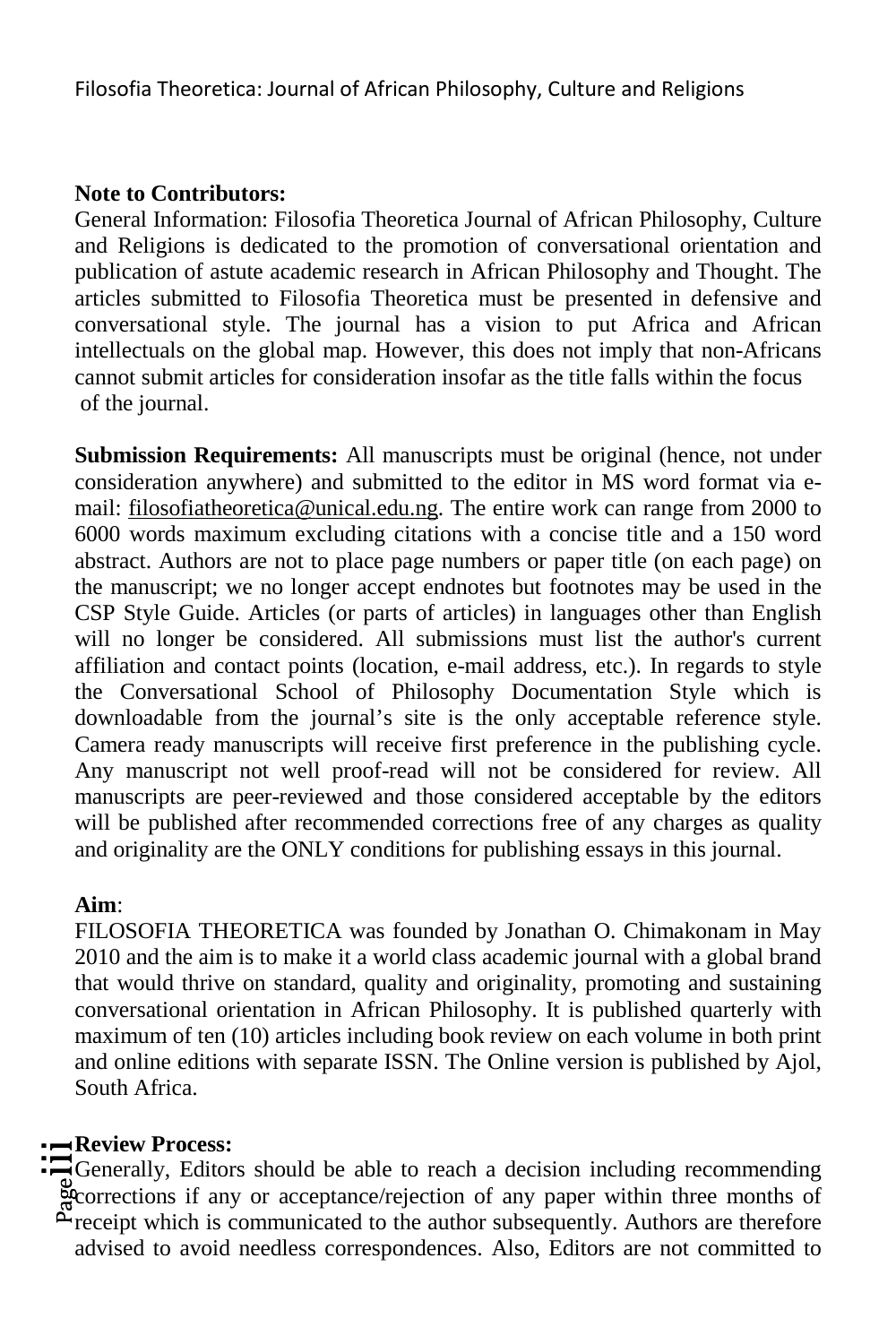the views expressed in articles. Contributors may receive one copy of the journal free of charge but additional copies may be obtained at the normal price. Copyright to articles published in the journal shall remain vested with the journal. All correspondences including subscription, copyright and sponsorship to the Editor via: filosofiatheoretica@gmail.com or csp.info@unical.edu.ng Visit us at: nal shall remain vested with the<br>ription, copyright and sponsorship<br><u>om</u> or **csp.info@unical.edu.ng** Visit

http://www.csp.unical.edu.ng, or https://journals.co.za/content/journal/filosofia

#### **Indexing Information:**

Filosofia Theoretica is abstracted/indexed in SCOPUS, EBSCO Humanities Source, Philosopher's Index, AJOL, Google Scholar, OCLC Worldcat, Archive.org, Scribd, SABINET, The African Journal Archive (AJA), African Source, Philosopher's Index, AJOL, Google Scholar, OCLC Worldcat,<br>Archive.org, Scribd, SABINET, The African Journal Archive (AJA), African<br>Digital Repository, Academia.edu, AfricaBib, Stanford.edu, EBSCO Database, Black Studies Center Index, Ovid, ProQuest, JournalTOCs, etc.

#### **Editor's Email Contact:**

Jonathan O. Chimakonam, The Conversational School of Philosophy (CSP) filosofiatheoretica@gmail.com

NOW ON SCOPUS: https://www.scopus.com/sourceid/21100812553?origin=sbrowse

Now accredited by the Department of Higher Education and Training, Republic of South Africa http://www.dhet.gov.za/SitePages/UniversityEducation.aspx

Email the Editor for Book Review.

*FILOSOFIA THEORETICA is a member of Committee on Publication Ethics (COPE)*

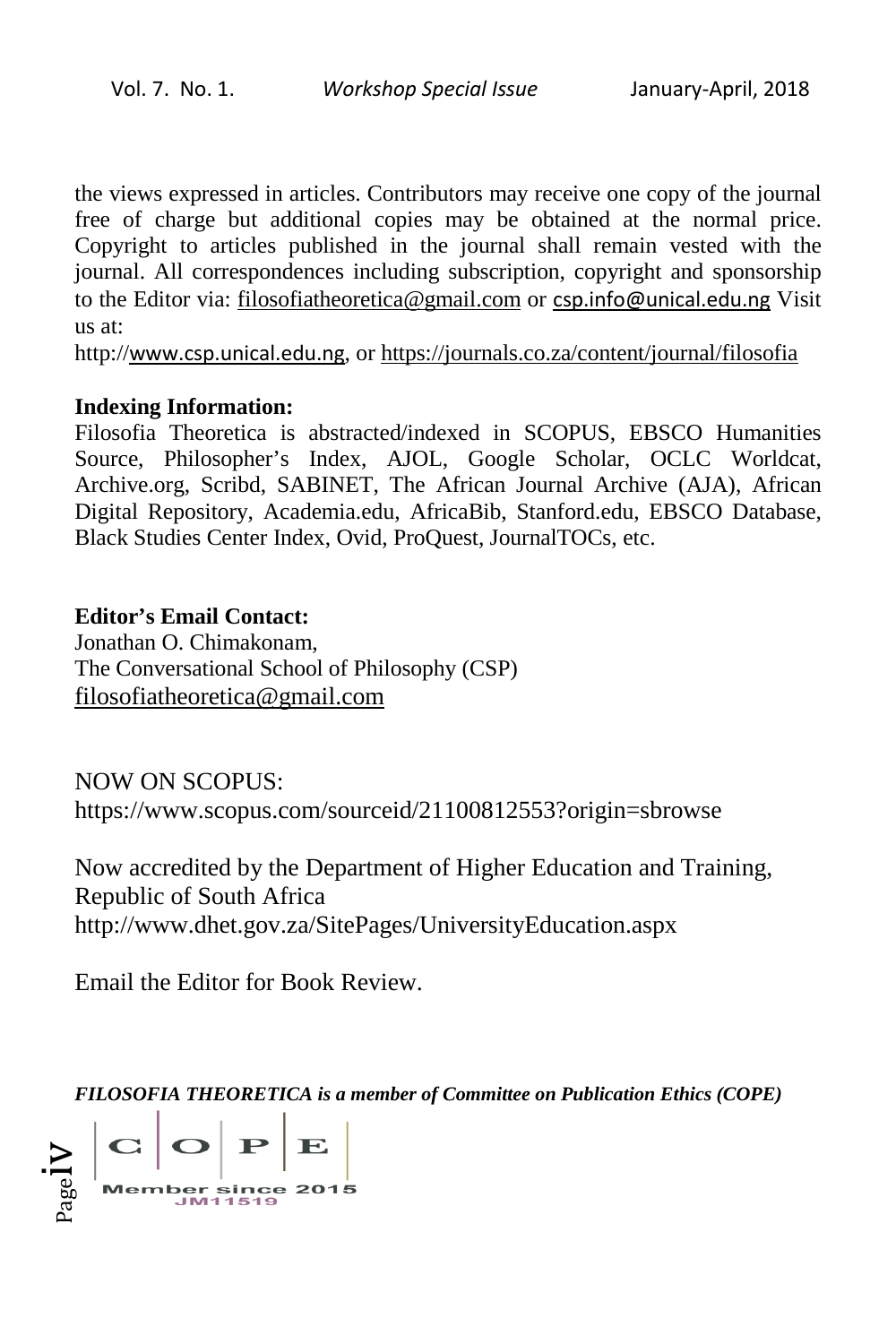#### **Editorial: Mapping Recent Issues in African Philosophy**

This volume 7, number 1 of *Filosofia Theoretica* is a Special Issue dedicated to the workshop on how to publish in international journals which took place between March 29 and 31, 2017 at the University of Calabar, Nigeria. It features six articles and a book review. The essays bring together scholars in African philosophy working in Nigeria, Malawi, South Africa and Cameroon to critically examine some thematic, historical, and methodical issues in African philosophy. This volume offers fresh critical perspectives on important themes in contemporary African philosophical scholarship: personhood, transhumanism, pneumatologism, communalism, individualism, reincarnation, development, philosophic system building, 'conceptual decolonisation,' 'conceptual liberation,' conversationalism, francophone African philosophy, among others. The reader can expect a multiperspective approach to issues in contemporary African philosophy ranging from methodology to applied philosophy.

Beginning with Pius M. Mosima's "Francophone African Philosophy: History, Trends and Influences," this article is specifically placed as the opening piece to provide not just the historical trends and influences in Francophone African philosophy, in isolation, but in conversation with some prominent figures and related issues that have shaped the trajectories of Anglophone African philosophy in the turn of the 20th century. Mosima's historical overview of Francophone African philosophy is a comprehensive discussion of the overlaps and conversations among philosophers in Anglophone and Francophone Africa. He argues that in spite of the linguistic divides between Francophone African philosophy and the philosophical traditions in Anglophone and Lusophone Africa, there have been philosophical communications across the traditions.

Applaudable as this attempt is, it leaves one curious about the nondiscussion of Afrophone philosophies. One might wonder what possible roles African philosophical discourses in indigenous African languages have for selfunderstanding and the search for authentic African philosophy. In future conversation, more papers wait to be written in filling this gap and advancing Mosima's intimations and contributions to historicising Francophone African philosophy.

**Solution**<br> **Example 3** Association is the set of the set of the set of the set of the set of the set of the set of the set of the set of the set of the set of the set of the set of the set of the set of the set of the set conflictology and many-many-truths, Pantaleon Iroegbu's theory of Uwa ontology, The second article is a piece from Ojah Uti Egbai, who uses the conversational approach as an example, in making case for system-building in African philosophy. Egbai is interested in how best to do African philosophy. His claim is that system-building, which involves the ingenious creation of concepts and formulation of theories explaining everything, is imperative in African philosophy. Albeit his independent judgment about the shoddiness of some attempts at systembuilding in African philosophy, as can be found in C.S. Momoh's theories of  $\mathring{\Delta}$  Ada Agada's Consolationist theory, Egbai thinks that conversational philosophy is

aptly an arrowhead for system-building in African philosophy. The author's choice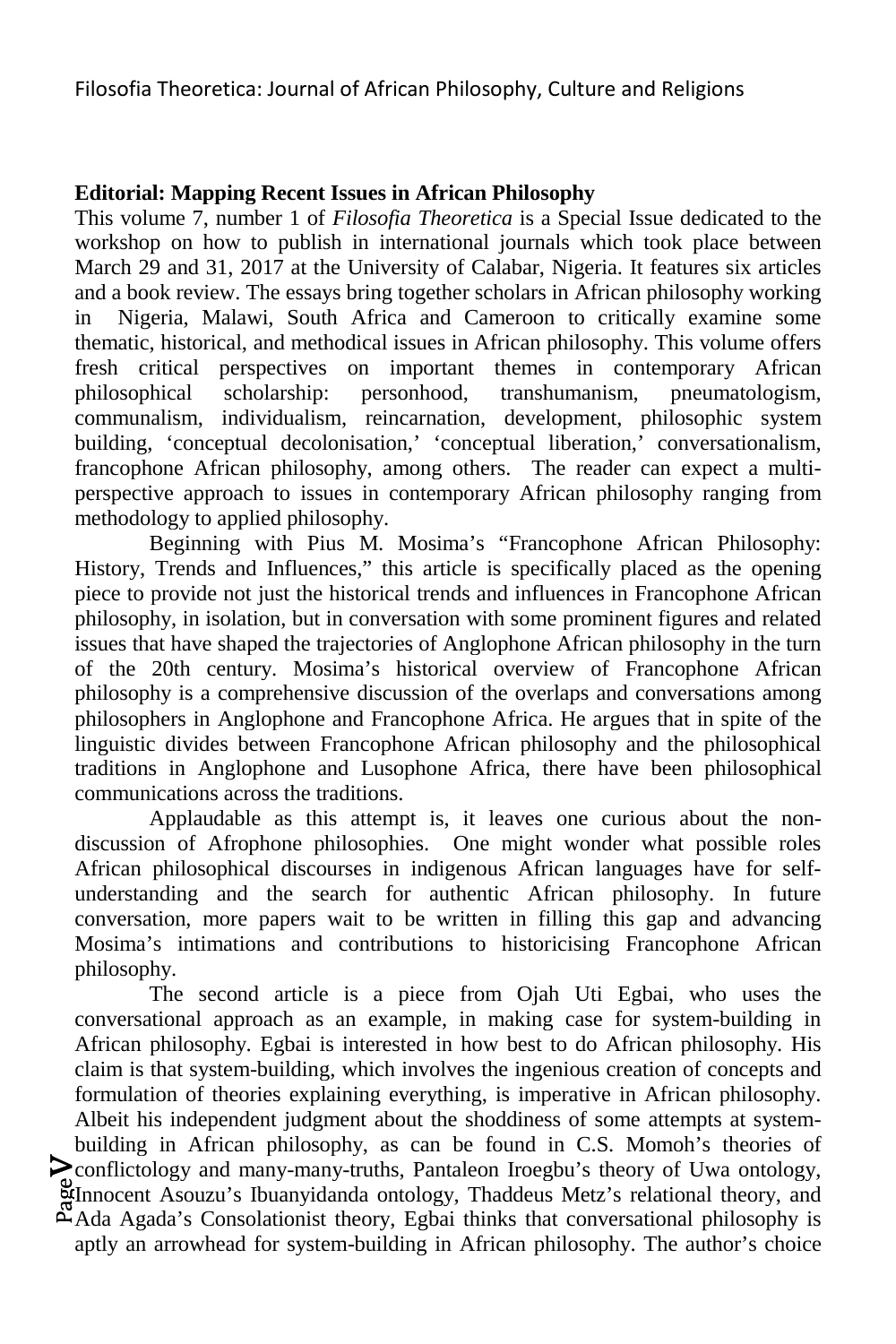of conversational thinking is because of its African methodological novelty, which he calls the 'arumaristics technique' of philosophising.

One might be curious to know whether there are epistemic tensions or not in system-building philosophy itself, and perhaps how such antinomies can be addressed, before considering the desideratum of system-building in African philosophy. It might be asked, further, why should the novelty of conversationalism bode well for system building?

Beyond the metaphilosophical inquisition on system-building in African philosophy, the next article in this volume is on the thematic issue of personhood. Though there is expansive literature on personhood in African philosophy, this author's interest is to redefine the idea of personhood in relation to transhumanism from an African perspective. Drawing insights from Barry Hallen's metaphysical account of personhood and Thaddeus Metz's modal relational conception of personhood, the author defends an Afrofuturistic account of personhood. In this interpretation, salient elements of transhumanism are recognised and synergised with the normative, ontological and the communal dimensions of personhood in an African *Weltanschauung*.

While this article is a fresh addition to the various theorising about personhood in African philosophy, its framing of the discourse in the bioethical debate on transhumanism might lead to the search for more accounts, say for instance in postcolonial constructs in African Studies such as Afropolitanism, Afrofeminism, among others. Whether or not the outcome of such philosophical constructions would lead to "chaotic plurality" of personhood in the postcolony, to borrow Achille Mbembe's (2006) catchphrase, and whether that would be a good thing, are matters of future conversation.

In "African Philosophical Foundation of a Pneumatological Controversy inside the Church of Central African Presbyterian in Malawi," Grivas Muchineripi Kayange offers a critical discussion of the metaphysical problems involved in the concept and essence of Holy Spirit in the sub-Saharan African church. How best to understand the Holy Spirit is a contentious theological issue of philosophical relevance: as a tripartite and fully divine spirit or as a created angel with privileged status in the pantheon? Beyond the divisions on the nature of the Holy Spirit between the adherents of the New Pentecostal Theology (NPT), and the Reformed Calvinist (Protestant) Theology (RCT), both within the Church of Central African Presbyterian in Malawi (CCAP), Kayange provides an interesting philosophical interpretation of the conflict, rooting it in the broader dichotomy between communitarian ontology and individualistic ontology. While the New Pentecostals, who are better categorised as progressives, find solace in individualistic logic and principles, the Protestants,

also the conservatives, share the Christian communist worldview.<br>
The eclectic embrace of these ideologies together<br>
accommunitarian ideals within the CCAP is creating some pro-<br>
adoctrinal tensions for which the author pr The eclectic embrace of these ideologies together with the African communitarian ideals within the CCAP is creating some pneumatological and  $\Delta$  doctrinal tensions, for which the author provides a two-fold African philosophical solution. On the one hand, Kayange proposes an urgent reconstruction of African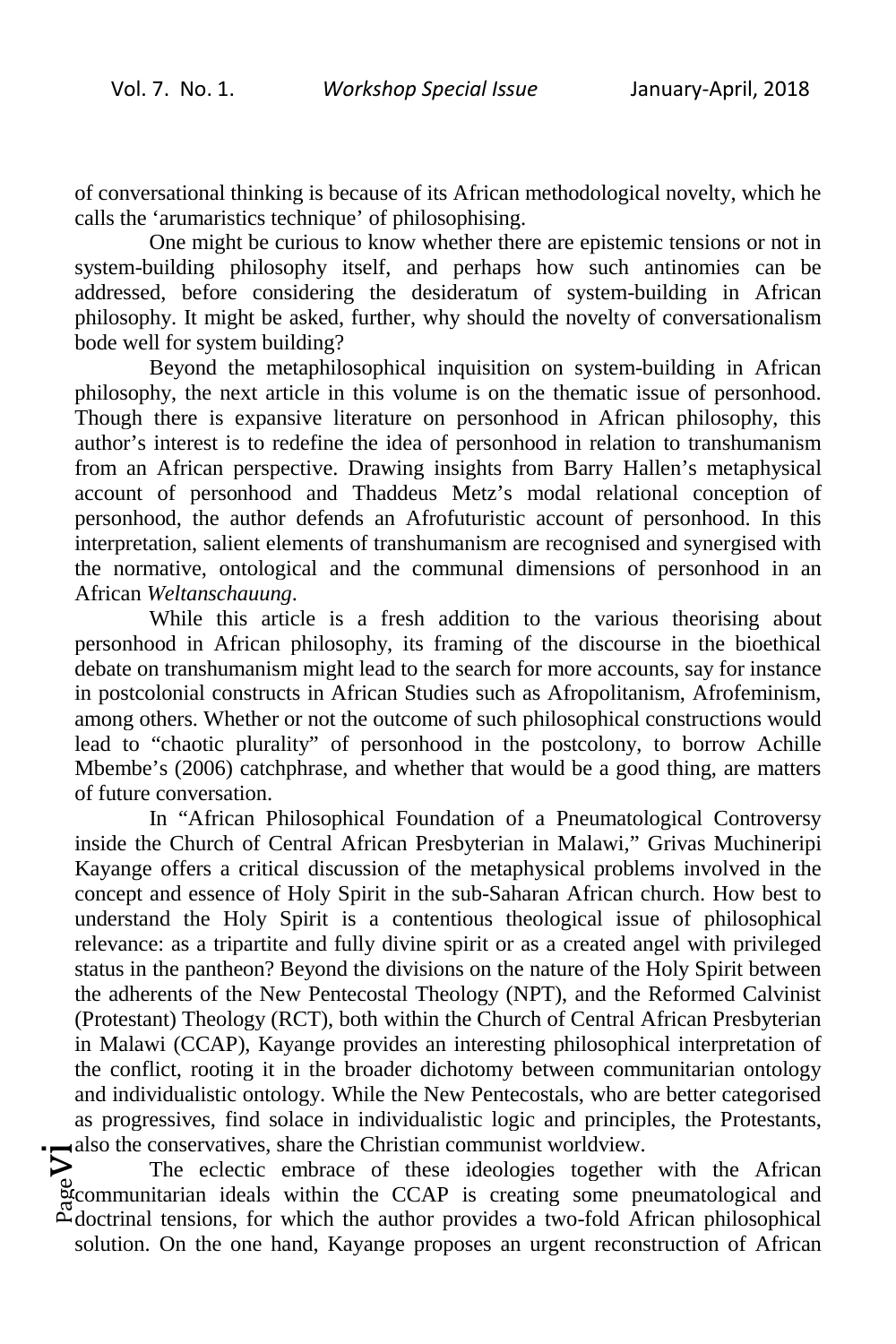identity to concurrently include re-educating church members that both communitarian and subjective values define human essence. On the other hand, he advocates a new pneumatological theology that incorporates and reflects some African traditional experiences and practices.

Whether one can have a clear-cut dichotomization of the underlying philosophies of the Pentecostals and the Protestants without some ideological overlaps is subject to debate, which I invite the reader to peruse further. It is important, also, to alert readers to the kind of principles to be in place in negotiating between the globalisation expediency of inculturation and the faith-based pneumatological ideal in the new theological regime being advocated by Kayange in Malawi?

Ndubuisi Osuagwu and Jonathan O. Chimakonam provide an excellent critical analysis of some of the dominant approaches in African Studies and defend the cogency of language-based approach in authentic knowledge production in African Studies. A compelling aspect of this article is the rigorous critique provided of some of the existing methodological approaches to African Studies: hermeneutics, transliteration, Kwasi Wiredu's 'conceptual decolonisation' and Kwesi Tsri's 'conceptual liberation'. In line with the conversational approach to philosophising defended by Egbai in the second featured article in this volume, Osuagwu and Chimakonam argue that future African Studies can flourish when new and original concepts, springing from traditional languages, are created to interrogate African realities.

As applaudable as this position might appear in being instrumental to the realisation of the concerns about originality, epistemic fidelity and validity of knowledge production in African Studies, another sensible project for further reflections is the extent to which Osuagwu's and Chimakonam's call for 'creative language-based techniques' square at the centre of other primary concerns of African studies - for instance, the pedagogy of disseminating produced knowledge in African Studies and the application of such knowledge to policy formulations for Africa's transformation. Would a different approach be required in engaging these other pertinent domains of African Studies?

 $_{\rm Page}$ V $\prod\limits_{\rm G}$ The question of development in Africa is taken up by Christian C. Emedolu in the succeeding article. He identifies what he calls 'Thought Predicament' or colonised mentality and the 'unwillingness to act' or *akrasia* as the fundamental bane of underdevelopment in Africa. On this score, the author provides a critical overview of some developmental theories such as the secularist, religious and historicist models, as well as the economic growth, the reductionist, and the science and technology models. His thesis is that Africa will cease to be an 'unpromising' continent, using the phrase of Justus Makokha (2011), when the development of full,  $\triangleright$  independent human intellectual, volitional, and affective faculties are taken seriously by the state and rightly deployed by Africans.

How and when to balance these various faculties and to what ends must they necessarily be directed are matters of contested judgment. Beyond the author's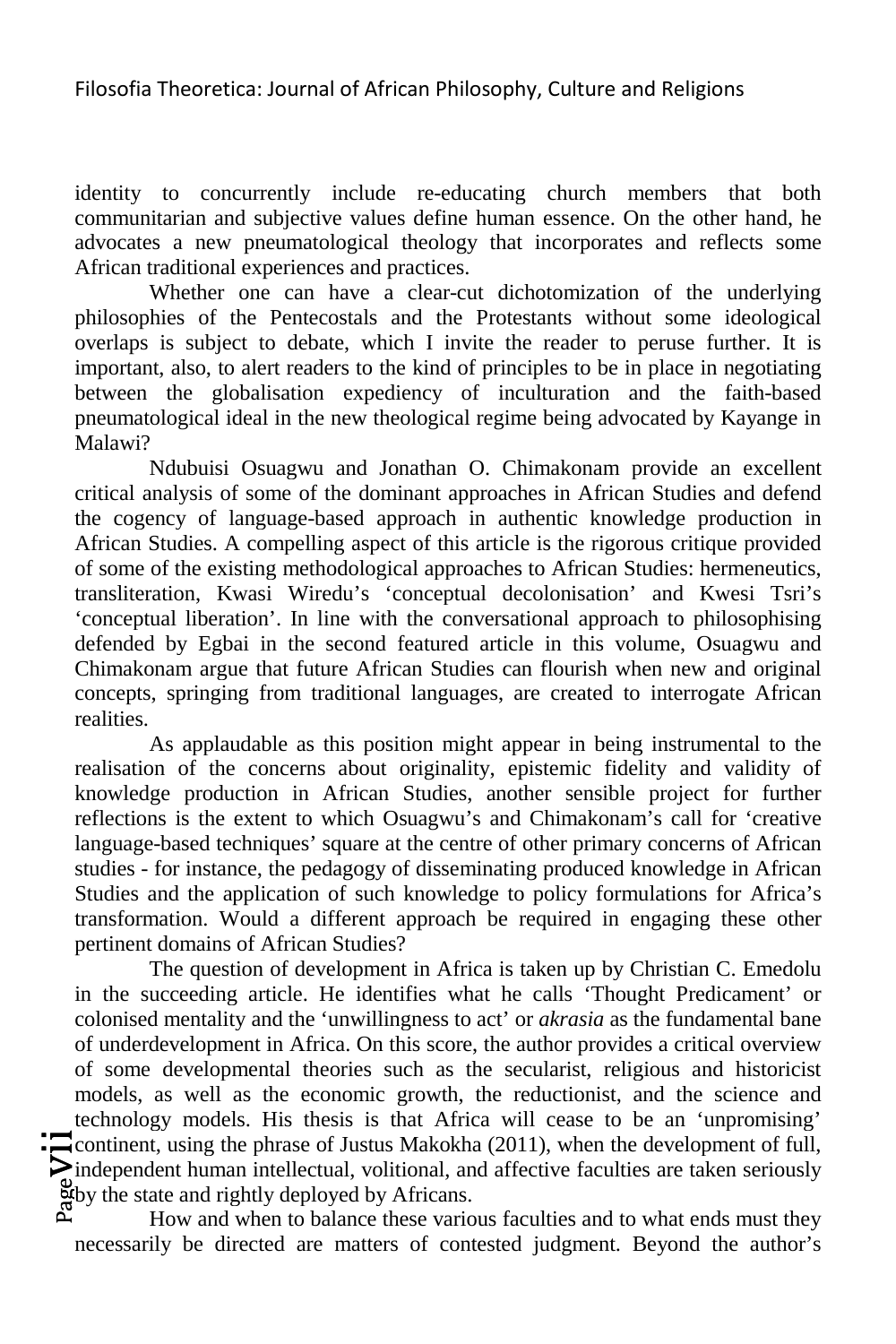identification of mental indolence and the unwillingness to act for the right reason at the right time as the twin minions of Africa's underdevelopment, it would be interesting to know how best to practically overcome *akrasia* both at the individual and the state levels.

In the final contribution, this volume features a critical review of a recently published book, [Reincarnation: A Question in the African Philosophy of Mind] (2017), by the Ghanaian philosopher Hasskei M. Majeed. Engaging with some existing theories of the mind in African metaphysical discourse, Majeed maintains that, notwithstanding the cultural and religious proclivities of reincarnation, it is an irrational belief. In his review, Ada Agada explores the weaknesses and strengths of the book, focusing on the topical philosophical issues in the belief and concept of reincarnation in African thought: the nature of mind, personal identity, and the mindbody-problem as well as on the promise the book has for more intracultural and intercultural philosophy in the African space.

To each of the articles in this volume, I invite the reader's critical periscope.

As Peter Bodunrin

Pageviii

(1981) rightly opines, the best compliment to a philosopher is to criticise his or her work. Tsenay Serequeberhan (1991) charges as well that "African philosophers must engage in a theoretical threshing of their philosophical formulations in order to separate the wheat from the chaff in their own discourse." Hearkening to Bodunrin's and Serequeberhan's voices, the articles in this volume should stir up some controversies, conversations, and critical confrontations, with the avalanche of concepts and ideas advanced and defended by the contributors. Let the conversation start with welcome responses in future volumes of *Filosofia Theoretica*.

> **Ademola K. Fayemi Ph.D. University of Johannesburg Guest Editor**

#### **Relevant Literature**

- 1. BODUNRIN, Peter O. "Philosophy: Meaning and Method," [Ibadan Journal of Humanistic Studies], pp12 - 27, 1981. Vol. 1. Paperback.
- 2. MBEMBE, Achille. "The Banality of Power and the Aesthetics of Vulgarity in the Postcolony," [The Anthropology of the State: A Reader, Aradhana SHARMA and Akhil. GUPTA Eds.], pp381-300, 2006. Oxford: Blackwell Publishing. Hardback.
- 3. MAKOKHA, Justus K. "In the Spirit of Afropolitanism," [Negotiating Afropolitanism: Essays on Borders and Spaces in Contemporary African Literature and Folklore, Jennifer WAWRZINEK and Justus MAKOKHA Eds.], pp13-22, 2011. Rodopi: Amsterdam. Hardback.
- 4. SEREQUEBERHAN, Tsenay. "Introduction," [African Philosophy: The Essential Readings, Tsenay Serequeberhan Ed.], ppxvi – xxii, 1991. Minnesota: Paragon House. Paperback.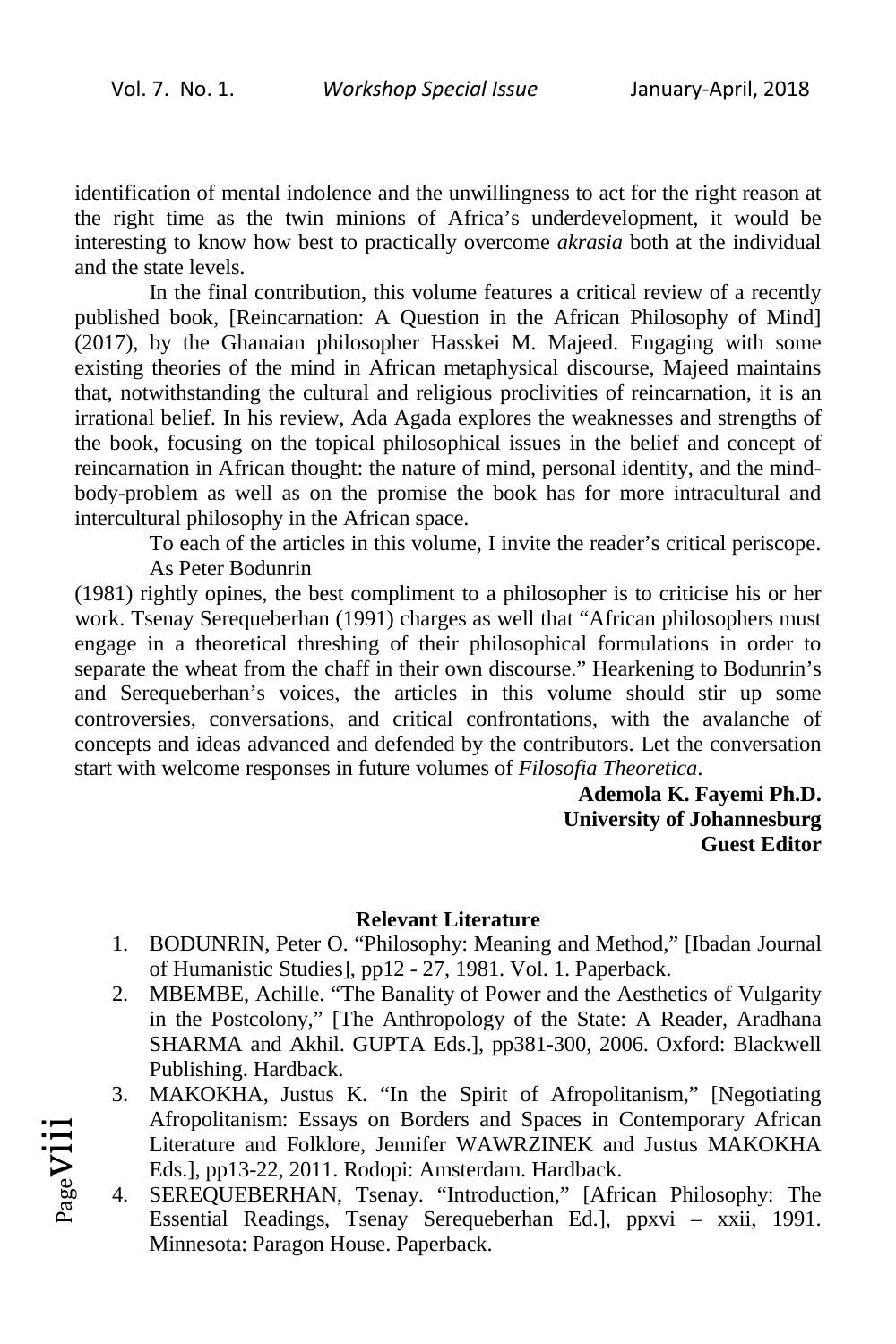#### **CONTENTS**

#### **Editorial v-viii**

- 1. Francophone African Philosophy: History, Trends and Influences Pius M. Mosima, Ph.D. 1-33 https://dx.doi.org/10.4314/ft.v7i1.1
- 2. Why African Philosophers should build Systems: An Exercise in Conversational Thinking Ojah Uti EGBAI, Ph.D. 34-52 https://dx.doi.org/10.4314/ft.v7i1.2
- 3. Personhood in a Transhumanist Context: An African Perspective Ademola Kazeem FAYEMI, Ph.D. 53-78 https://dx.doi.org/10.4314/ft.v7i1.3
- 4. African Philosophical Foundation of a Pneumatological Controversy inside the Church of Central African Presbyterian in Malawi Grivas Muchineripi KAYANGE, Ph.D. 79-100 https://dx.doi.org/10.4314/ft.v7i1.4
- 5. African Studies through Language-based Techniques Ndubuisi OSUAGWU, Ph.D. and Jonathan O. CHIMAKONAM, Ph.D. 101-124 https://dx.doi.org/10.4314/ft.v7i1.5
- 6. Thought Predicament and Unwillingness to Act: Twin Minions of Underdevelopment in Africa Christian C. EMEDOLU, Ph.D. 125-140 https://dx.doi.org/10.4314/ft.v7i1.6
- 7. Exploring the Question of Reincarnation in African Philosophy within Intracultural and Intercultural Contexts Ada AGADA, Ph.D. 141-147 https://dx.doi.org/10.4314/ft.v7i1.7